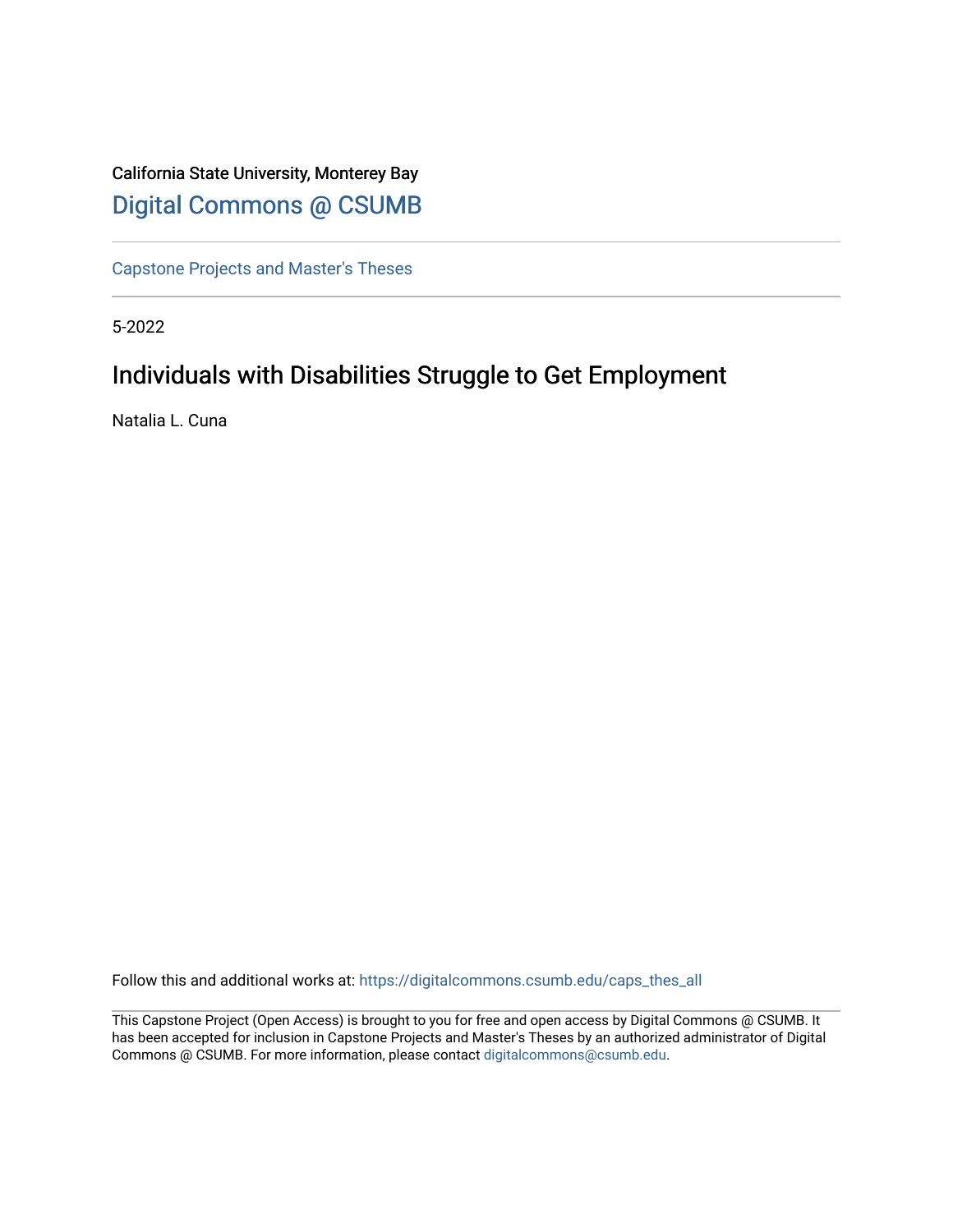#### **Individuals with Disabilities Struggle to get Employment**

Natalia L. Cuna

California Department of Rehabilitation —Duane Bradford Collaborative Health & Human Service Department of Health, Human Services and Public Policy California State University Monterey Bay May 4, 2022

#### **Author Note**

Natalia L. Cuna, Department of Health Human Services and Public Policy, California State University Monterey Bay. This research was supported by the California Department of Rehabilitation. Correspondence concerning this article should be addressed to Natalia L. Cuna, California State University Monterey Bay, 100 Campus Center, Seaside, CA, 93955. Contact: ncuna@csumb.edu.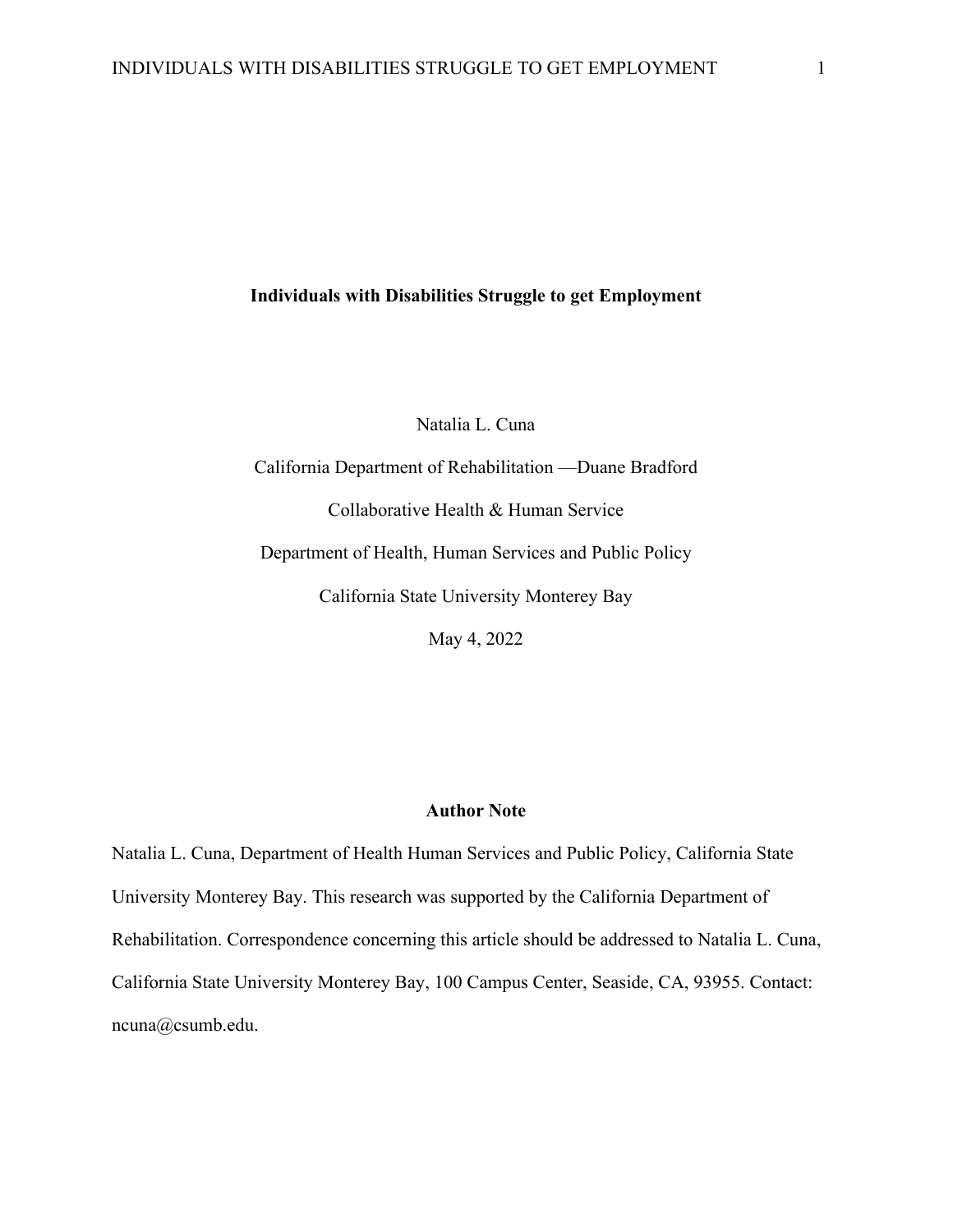#### **Abstract**

The California Department of Rehabilitation at the Gilroy branch office of the San Jose District focuses on providing services in employment readiness and success for the disability community. Historically, members of the disability community experience higher levels of unemployment rates due to their disabilities. The contributing factors are the poor connection to appropriate services and discrimination at work. Their lack of social acceptance results in individuals having lower self-esteem and less motivation to seek employment or locate resources to fulfill their employment needs. This capstone project consisted of a program evaluation survey of former consumers' regarding program success and counselor effectiveness. The intern and mentor created the survey and distributed the surveys to the counselors to pass to consumers. The completed surveys indicated that consumers were satisfied with the employment readiness support. Therefore, the recommendation for the agency is to evaluate counselor effectiveness every six months to monitor success.

*Keywords: Keywords:* Department of Rehabilitation, disability community, counselor effectiveness, poor connections, stigma*.*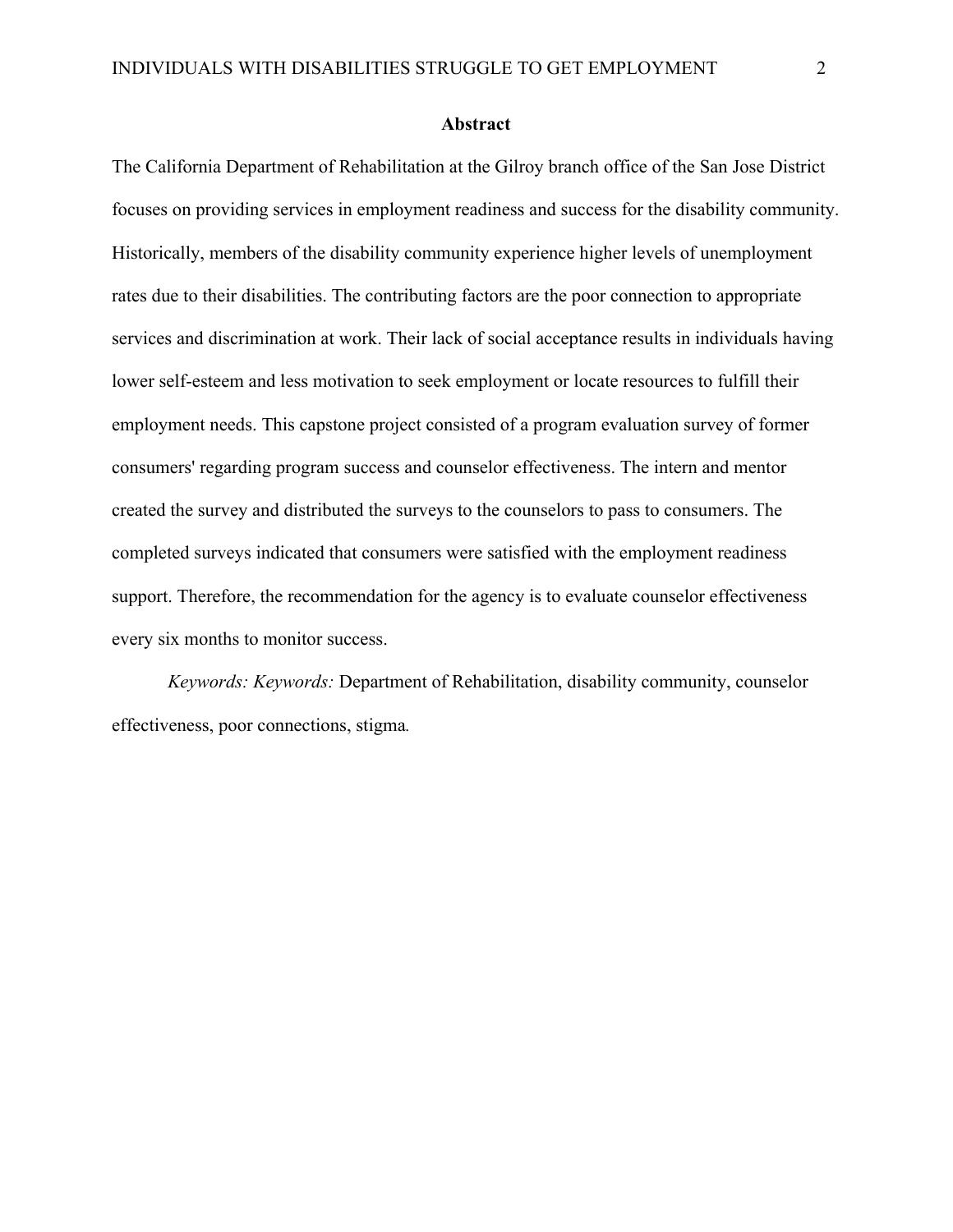#### **Agency and Communities Served**

The California Department of Rehabilitation, commonly known as the DOR, is a state agency that provides vocational rehabilitation programs to individuals with disabilities. Interning in the San Jose District of the DOR in the Gilroy office provides services to Santa Clara areas such as Morgan Hill, Gilroy, and San Benito County. The mission statement is as follows, the California Department of Rehabilitation provides services and advocacy to consumers and stockholders resulting in employment, independent living, and equality for individuals with disabilities (Corada, n.d.). "The vision statement is employment, independence and equality for all Californians with disabilities" (Corada, n.d.). The Department of Rehabilitation programs that my project implemented in was supported employment programs, student services, and vocational rehabilitation services.

#### **Problem Description**

#### **Problem Definition**

Individuals with a disability have been discouraged for many decades, especially in the workforce setting. The lives of the disability community are challenging as it is, and it gets more complicated as they try to get into the workforce setting. As the year's progress, the disability community continues to experience high unemployment rates. The U.S. Bureau of Labor Statistics (2021) reported that over 12% of people with disabilities were unemployed in 2020, a 5.3 point increase from 2019. As the percentages of the disability community rise, it also decreases their chance of getting employment. The negative aspect of the disability community can lead them not to want to work and stay home or become homeless.

The lack of resources that the disability community has for their chance to increase employment is slight. Not doing outreach in the correct services can cause the disability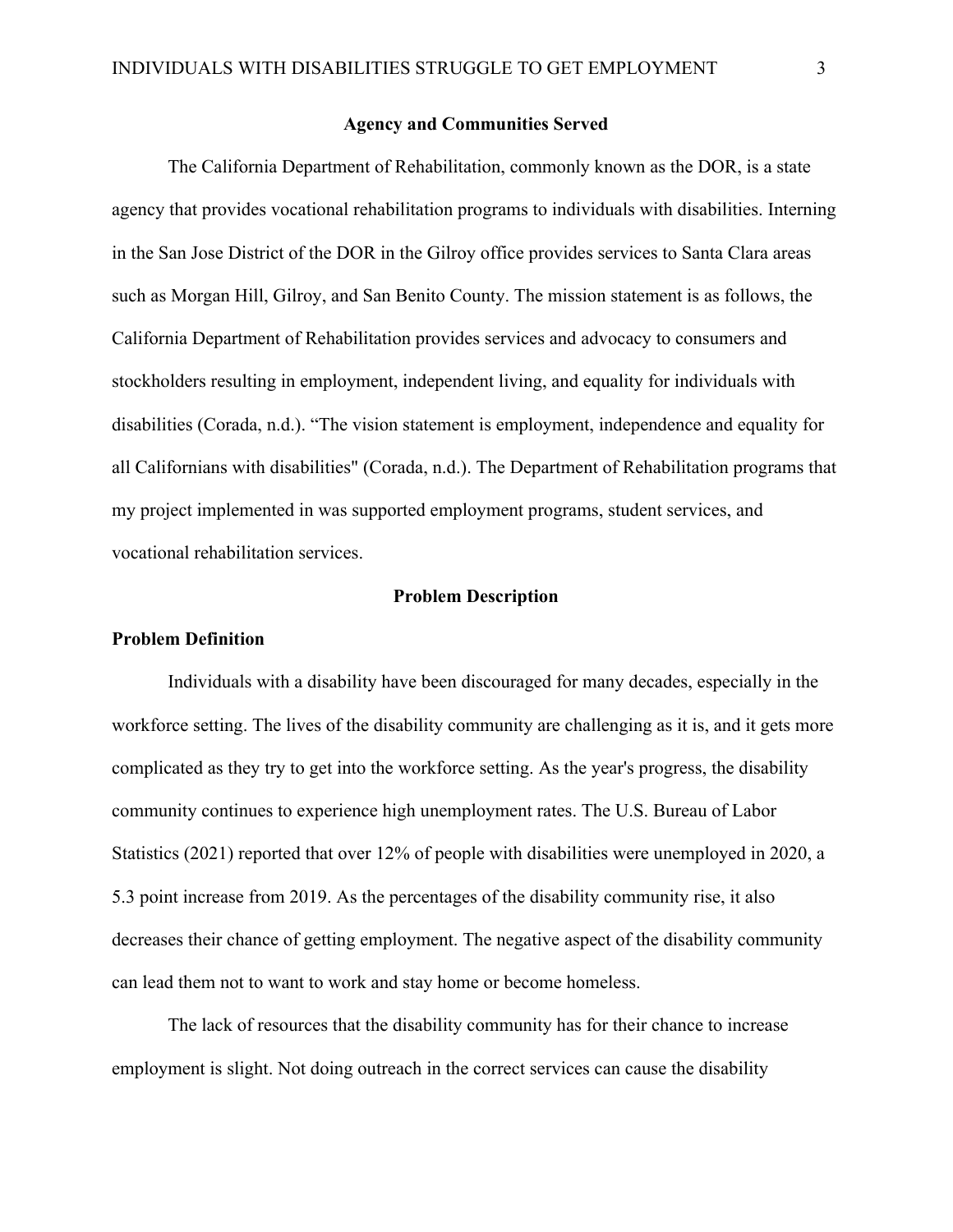community to find employment. As a result, the population is at greater risk of becoming discriminated against at work. Bonaccio and others (2019) state that in the United States, one in three (34.9%) individuals with disabilities are employed, while 76% of others without disabilities, and disparity will increase. Finding a job can be extremely difficult without the proper resources that the disability community can benefit from. As a result, the impact of the negative consequences becomes another issue to be addressed.

#### **Contributing Factors**

#### *Poor Connection to Appropriate Services*

The disability community struggles to get the proper resources to succeed in life. In contrast, the resources available can be hidden and hard to find; they need to go above and beyond to find the right resource to help find employment. One agency that provides goods and services to the disability community is the California Department of Rehabilitation (DOR). In the report conducted by Joe Xavier (2018-2020), the DOR director states that stakeholders and DOR staff identified delays in services due to the difficulty of the hiring process and maintaining sufficient staff to meet California request services. When an individual with a disability goes to find employment, companies do not want to hire them because they do not want to deal with their disabilities. For example, the reason they look, how they act, and their type of disability makes them believe that it will create a bad reputation for the company. The World Health Organization (2021) services have limited understatement and information on the rights of the disability community, health, and inadequate professional development training for the disability. Most of the time, companies do not know how to act or treat individuals with disabilities. Not having trained staff can make the disability community despair from the workforce.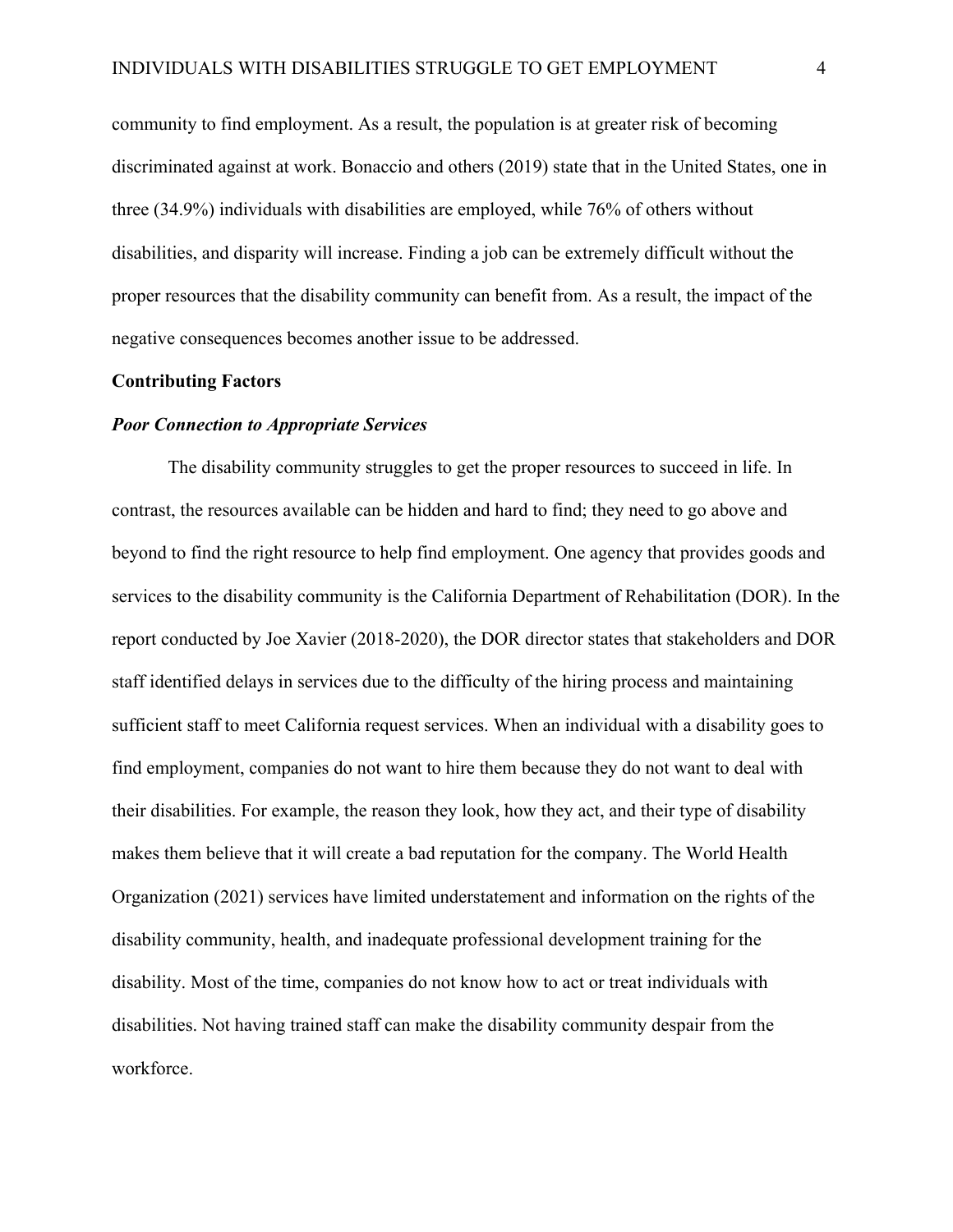#### *Discriminated at Work*

Individuals with disabilities have a high percentage of being discriminated against at work; some challenges come from the hiring process and throughout their employment. According to Workplace Fairness (n.d.), discrimination toward disability can happen through direct discrimination, indirect, unfair reasonable adjustment, and harassment. Discrimination can happen in different ways for the disability community. Some are easier to detect, and others can be difficult to know if they are discriminated against. Harris and Gould (2019), a study result of the mock interview, showed that disabilities received 26% less employer interest than those without disabilities. Since individuals disclose that they have a disability, they are less likely to be employed in a professional setting. As a result, the disability community struggles to find employment, and after obtaining employment, they are discriminated against by workers. Masango (2018) mentions that disability faces problems such as accommodations at work, access to public transportation, and ignorance at work. Disability employees are judged for their disability that is not seen as capable.

#### **Consequences**

#### *Continued Stigma*

With the disability community being pre-judged of their abilities, they are often put down into a category of stigma in employment; the disability community is easily discouraged and is seen as incapable of the task given. Walsh (2021) notes that employers underestimate the depth of talent and potential benefits the disability can bring to the workforce. The stigma around the disability can lead them to be seen as incapable of their work performance. According to Workplace Fairness (n.d.), discrimination toward disability can happen through direct discrimination, indirect, unfair reasonable adjustment, and harassment. Although agencies with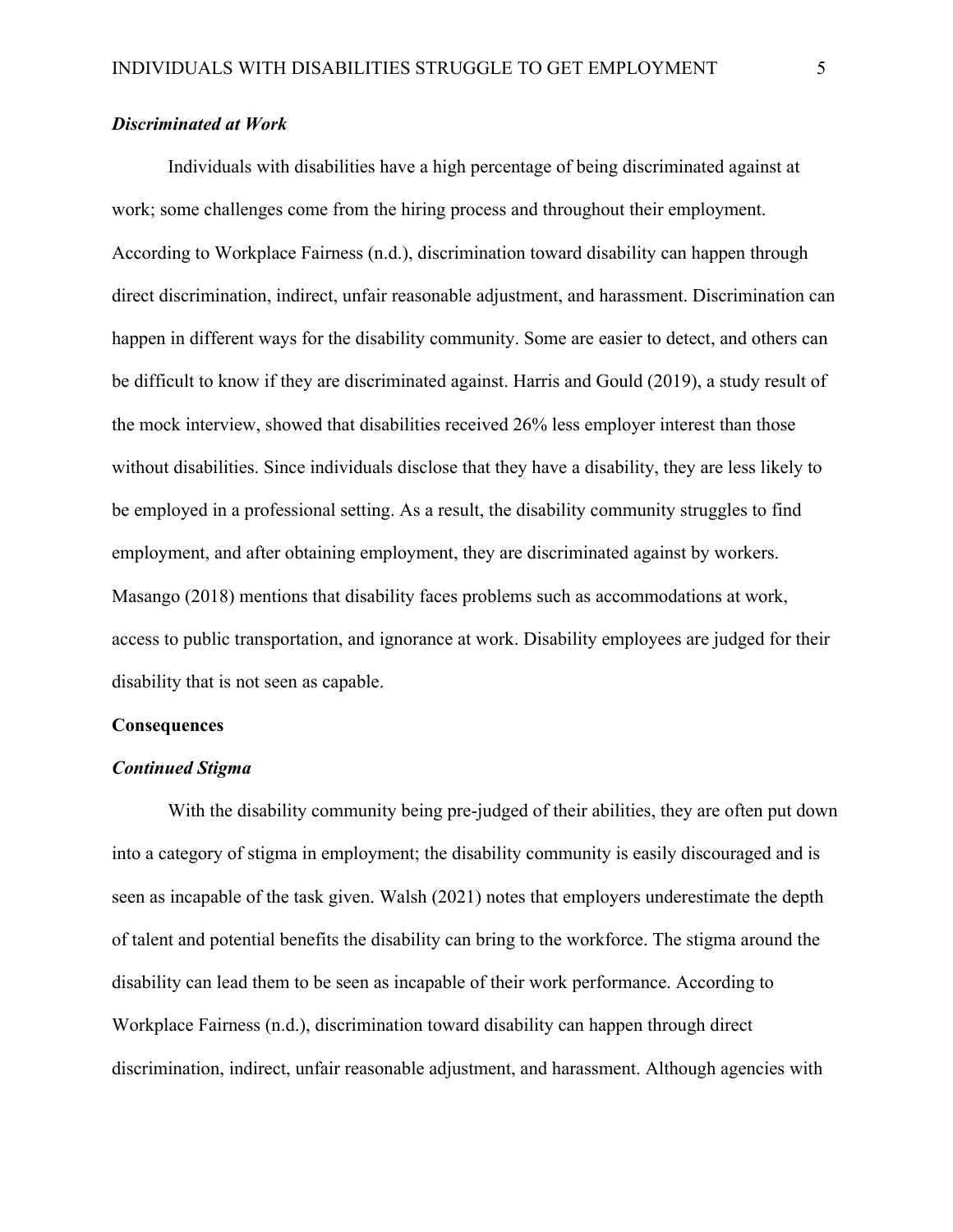resources provide supported employment opportunities, there could be a stigma in the agency's name. Harris and Gould (2019) note that stigmatizing attitudes has caused disabled individuals to be negatively affected in their hiring process, denied promotions, and treated unfairly by other coworkers. Getting constant stigma from society can affect the disability community by lowering their self-esteem. If the individuals are stigmatized, it can lower their chance to make connections with other coworkers and not have the chance to be promoted. The University of Washington (2016) states that people with disabilities are labeled helpless, not independent, or cannot make their own decisions.

#### *Lack of Social Acceptance*

As mentioned, the disability community is discouraged from employment, yet they are not accepted in society and the workforce. Having less opportunity to have authority in working areas makes the individuals feel less social acceptance. According to the Centers for Disease Control and Prevention (2020) individuals with disability go through multiple barriers, such as attitudinal, communication, physical, policy, programmatic, social, and transportation. These barriers make the disability community not feel social acceptance because their employer can promise a new policy but never put it into place. As a result, individuals with disabilities "indicate that they had experienced negative bias in the workplace such as feeling underestimated, insulted, excluded, or had coworkers appear uncomfortable because of their disability" (Harris & Gould, 2019). Prejudgment of the disability community underestimates their self-esteem causing the person to feel incapable of doing assignments on their own. Being accepted and understanding their disability can be challenging because they view the individuals as impaired in completing assignments by themselves.

### **Problem Model Diagram**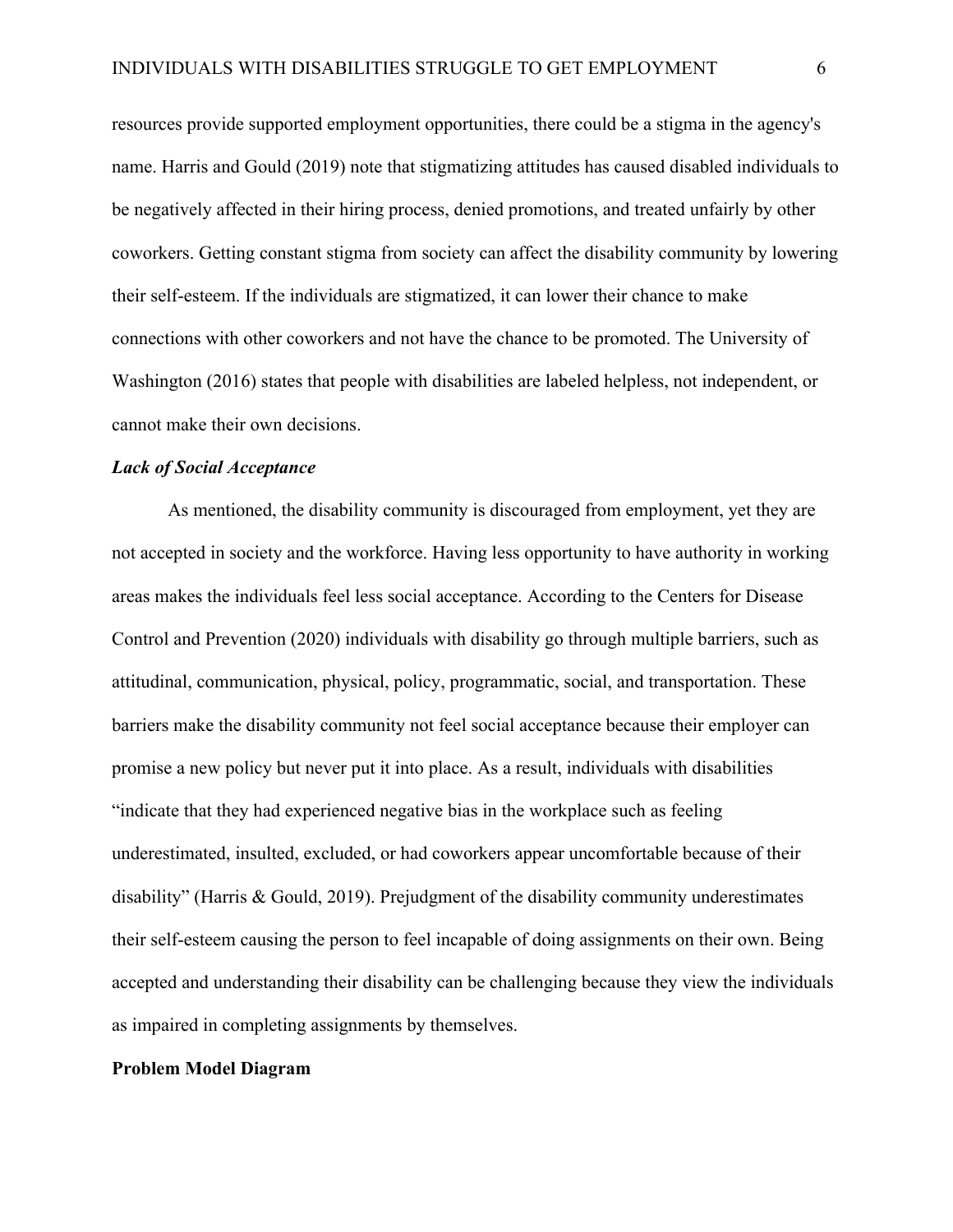

#### **Capstone Project Description**

To know if the Department of Rehabilitation is helping the disability community, I will conduct a program evaluation by creating surveys to collect consumer feedback on the program's success and counselor effectiveness. The project explores poor connections to appropriate services if it affects the disability community to meet their employment goal. The project will address the issue of individuals with disabilities experiencing high unemployment rates. The survey will allow data to be collected to fully understand if the program is helping the disability community find employment. Also, it will indicate if the counselors are providing the best resources and whether the individuals are taking advantage of the resources given to them. Annie Cole (2020) mentions in an article that the purpose of a program evaluation is to evaluate the performance and value of the program by having three outcomes, which are "assessing program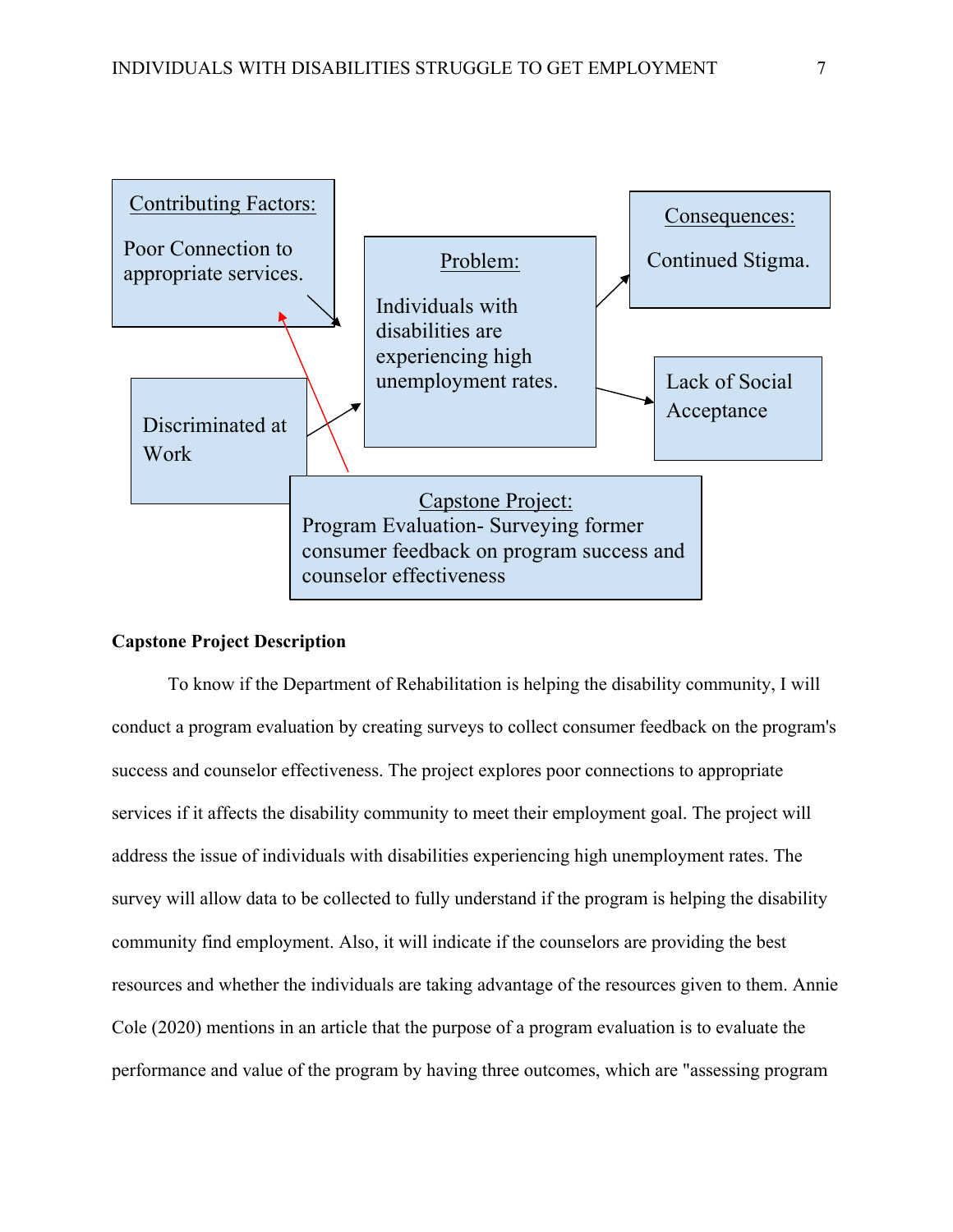implementation, assessing program results, and highlighting methods of program improvement" (Cole, 2020). The program evaluation survey will be helpful for the agency since it will determine what is working and not working for the Department of Rehabilitation to provide the best services possible. The goal is to continue using the survey after each former consumer to collect the data and improve any area that needs improvement.

#### **Project Justification**

The methodology in the project has taken outstanding and excellent results by gaining and evaluating the data. Consumers were given a survey in which they wrote down their answers regarding the effectiveness they had with the counselor and the impact the DOR had on their employment process and the services provided. The project is standard through experience and testing since each consumer answered with their opinions and truthfulness. The data collected was sent out to the counselor, and when received, it was printed and handed to me. Unfortunately, the Department of Rehabilitation is not up to date with online forms for consumers' to fill out online. Nevertheless, the techniques have supplied the project with reliable data and desired results.

#### **Project Description & Implementation Process**

#### **Project Implementation**

Implementing the project took different steps. The first step was researching how many consumers had close files that I would be able to send them the surveys about a program evaluation. The next step would be to create a program evaluation survey and go over it with my mentor for approval. Next, I communicated with the counselors regarding the survey's purpose and the support I would need from them. Lastly, I would send out the surveys and analyze the program outcomes using the surveys as a reference. Once the data was collected, I collaborated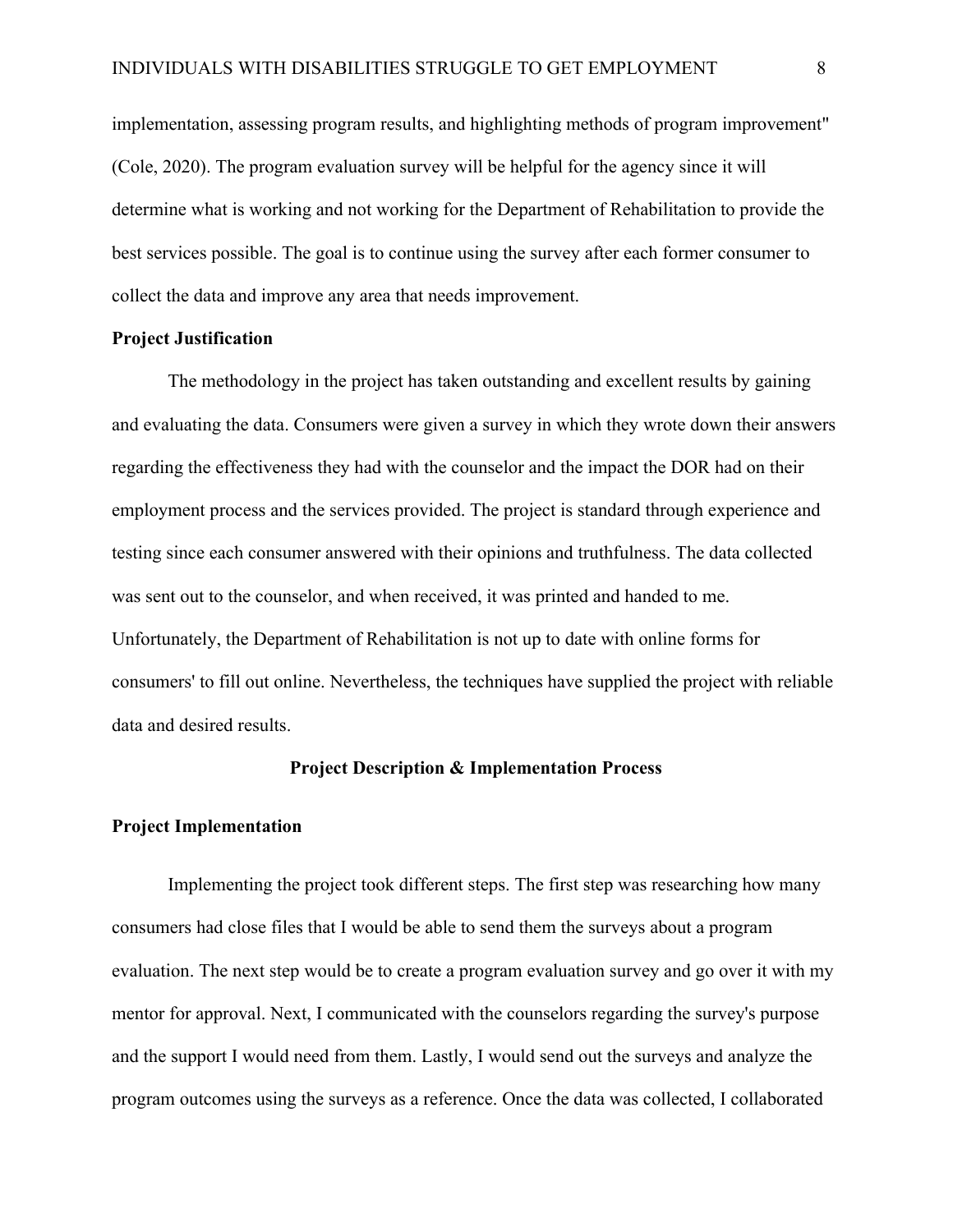with my mentor on the agency's outcomes. I then organized the response that was sent back and created an excel sheet where it would show the results of the project.

#### **Assessment Plan**

The data collected will be organized in an excel sheet that will be created to show statistics on how well consumers think they are benefiting from counselor support in that Gilroy branch office. The surveys will be typed and sent through email to counselors to forward the survey to former Department of Rehabilitation consumers. The excel sheet used to collect data will have the questions regarding gender, age, and how the individuals heard about the California Department of Rehabilitation. Through the data gathered, the program outcome and desired goals are to find the effectiveness of the counselor's support regarding the services provided to the consumer. The use of excel sheets and graphs will help me measure the assessment plan outcomes for the capstone project's success.

#### **Expected Outcomes**

The project's expected outcome is to determine counselors' impact on consumers through surveys. The student intern and mentor will collect the data before April 26, 2022. Increasing counselors' knowledge of their ability to provide the services will guide them to become more knowledgeable about the service and its effectiveness. With the survey responses, counselors will understand the pros and cons when providing services for the consumers. Understanding the positives and negatives can help adjust and increase their professional performance. Therefore, the project will allow counselors to be aware of the services provided to the consumers and their effectiveness.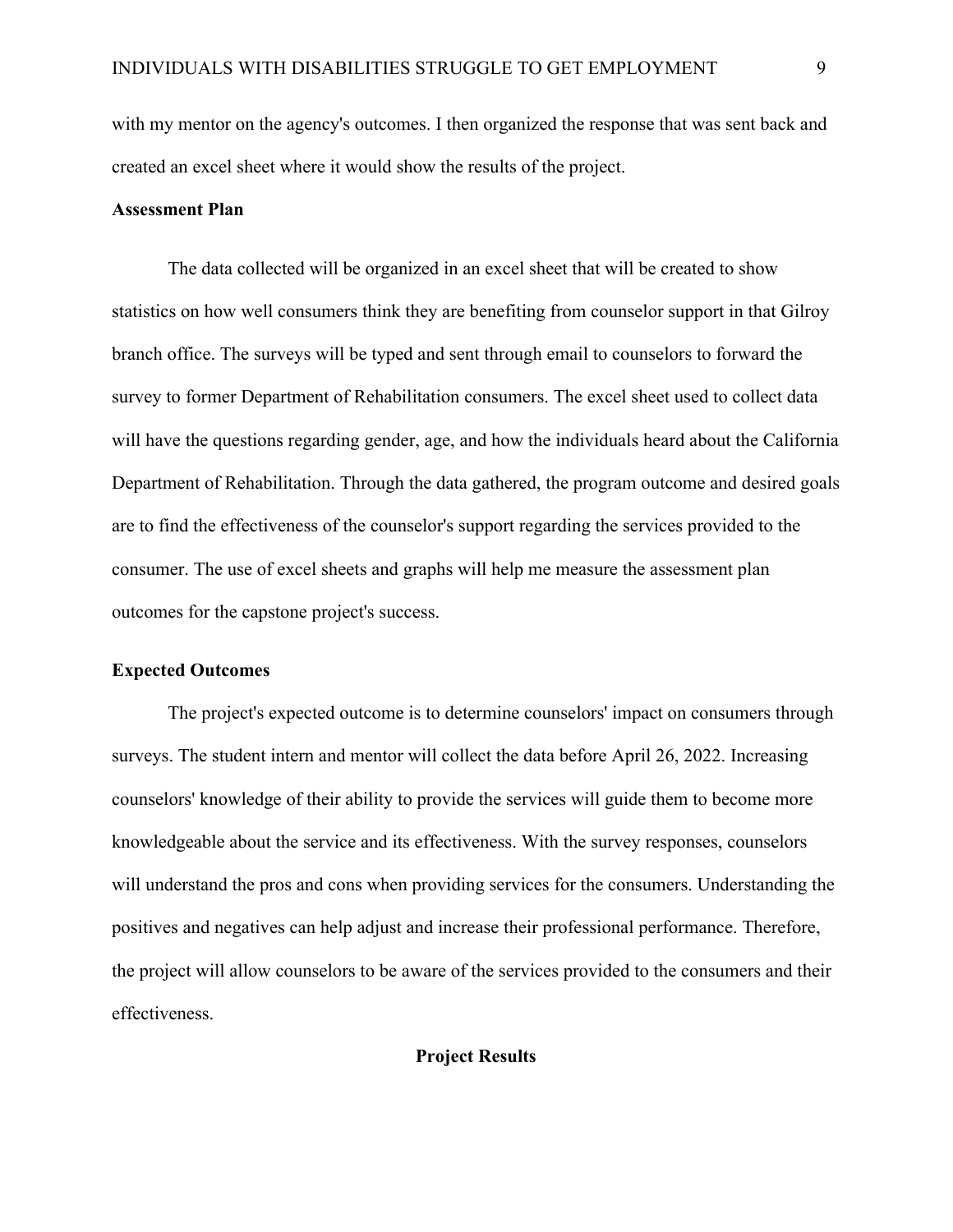The result of the survey of the Department of Rehabilitation former consumers revealed and confirmed that the Department of Rehabilitation is providing adequate services and that counselors are providing the proper support and resources for the disability community. The survey responses were all collected with positive results. Due to the time frame, the number of surveys sent back was less than expected, but we received two survey responses. It is challenging to get surveys back since most of the information is confidential and requires a consent form for me to send the survey to the consumer.

While I was not able to send out the surveys, I had to rely on the counselor to be able to conduct the project. I would constantly send reminders to the counselors to send out the survey, but some were unable to get any responses back from the former consumer. The survey had to be in a paper form format because not every individual can fill out the survey online using a survey data system like survey monkey. A paper form format and mail system is something that the Department of Rehabilitation has been operating for many years. Up to now, it has been working correctly for some individuals with a disability.

Attached are the participants' results.

**Table 1.**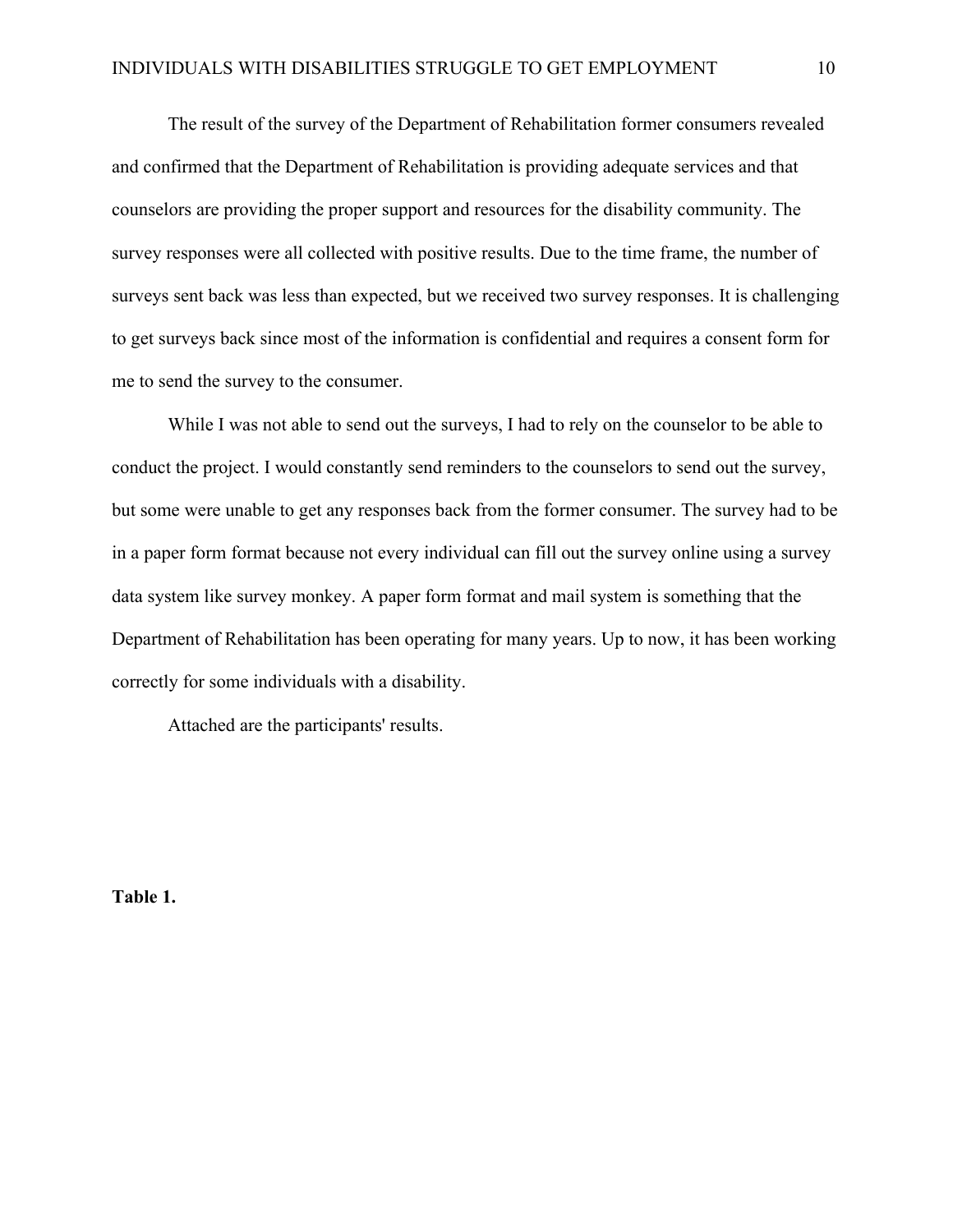

### **Table 2.**



### **Table 3.**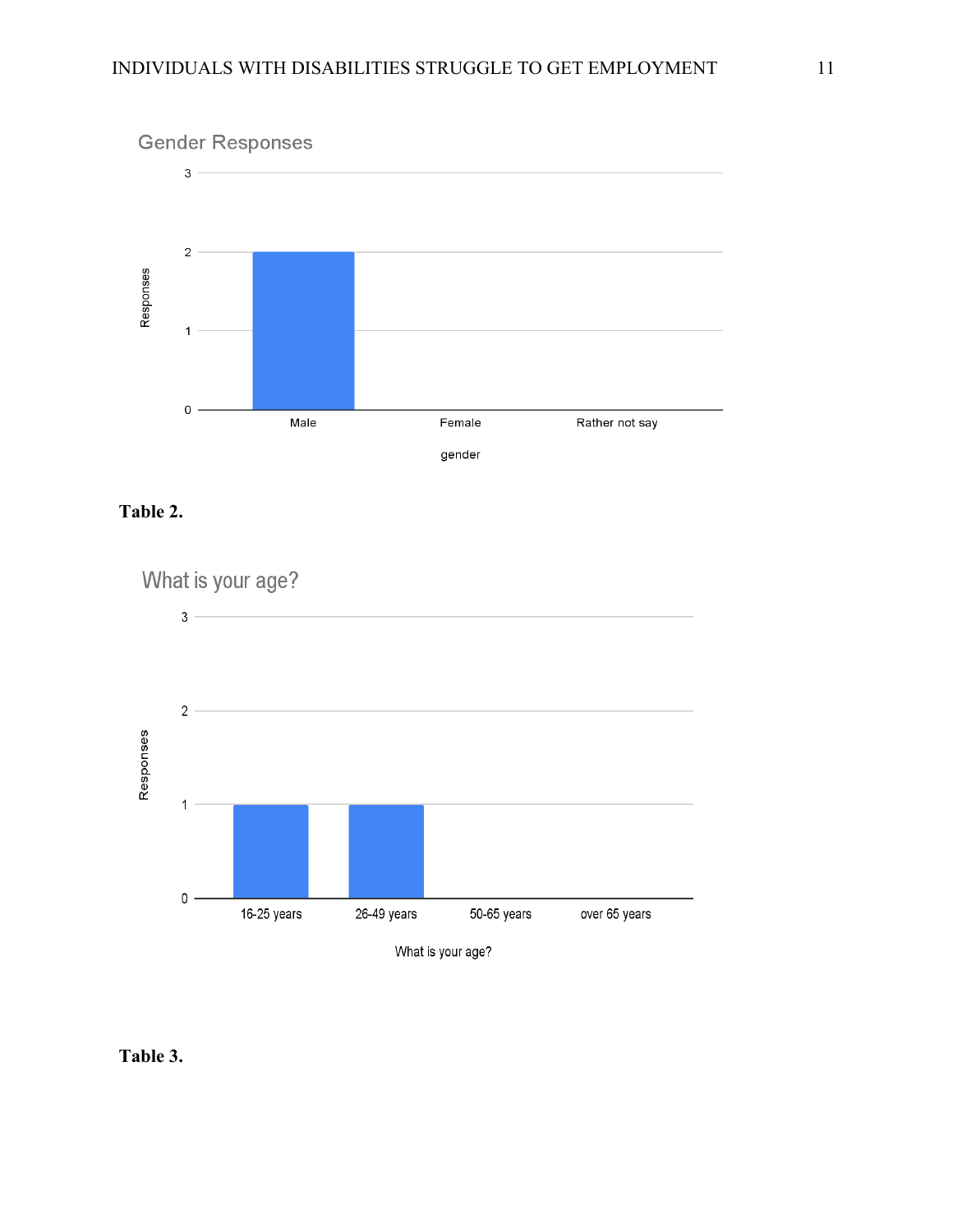

### **Table 4.**

Please rate your level of satisfaction for the following with 1 being very satisfied to 5 being very dissatisfied



Please rate your level of satisfaction for the following

Both participants were delighted with the overall questions asked in table 4. One participant added a comment stating that the Gilroy office helped with his anxiety, which helped him become a very good student and supported his accomplishments. Another question that I asked was, "Are there any improvements you can suggest to best improve the DOR service?"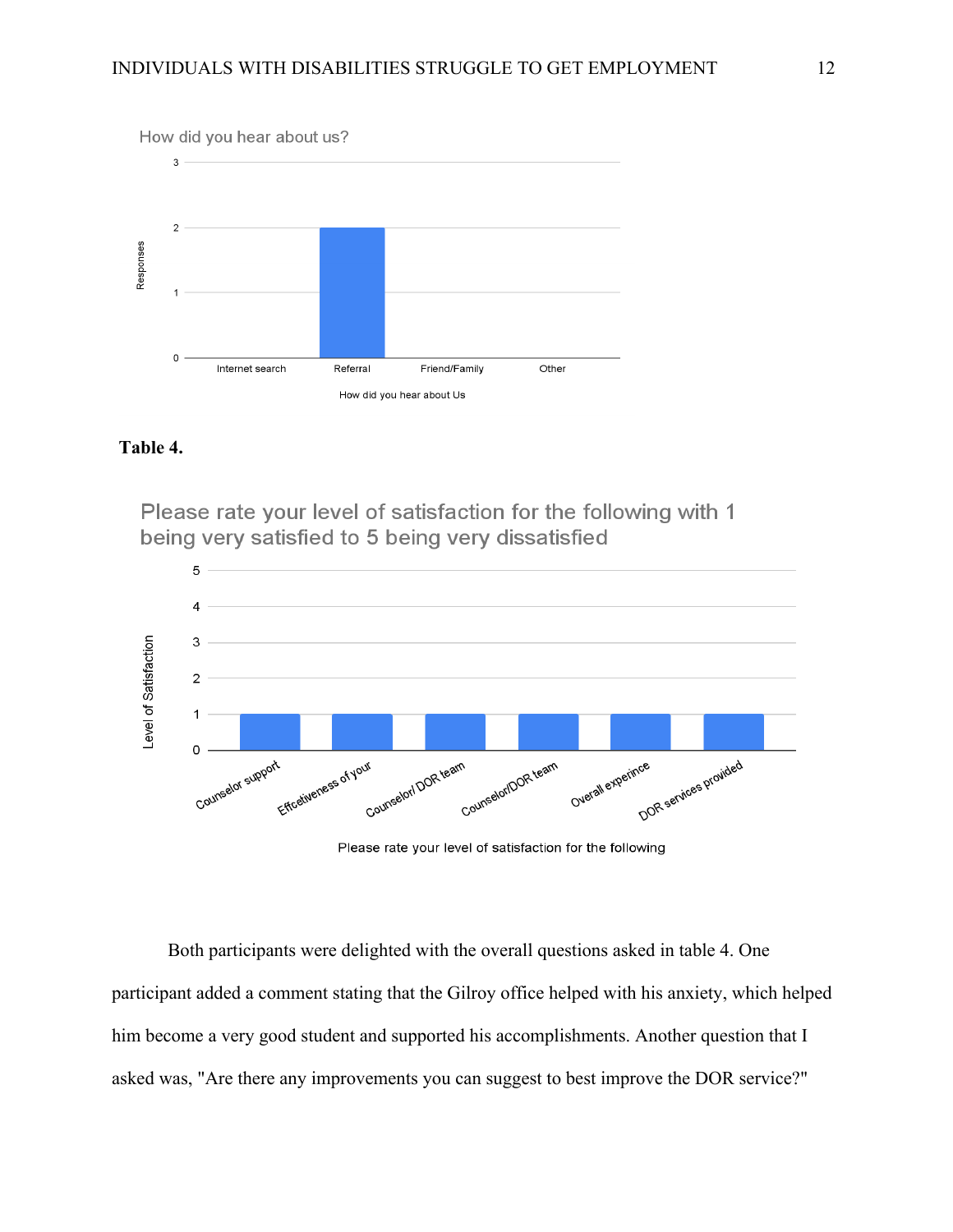The responses were positive. One states that having more online electronic applications would benefit the application process. I asked the second to last question: "Any other information you would like to share with us?". The responses were also positive and showed gratitude towards the staff and organization. The last question in the survey was, "Would you recommend the DOR services to other persons with disabilities who want to become employed? If so, why?". The responses from both participants were yes; they would recommend the DOR services to others due to the support and guidance they received.

#### **Conclusion & Recommendations**

After researching the disability community, obtaining the data, and working closely with the counselors that provide support and services for the disability community, I can conclude that the counselors impact the consumer's employment goal. The survey responses show that the Department of Rehabilitation former consumers that came in without employment could obtain employment when they were seeking the services from the Department of Rehabilitation. Although employment can be challenging for the disability community to achieve, the Department of Rehabilitation services can help the chance of employment for the disability community. The project research is completed due to the data that was collected. The recommendations that I would give to the agency would have a self-evaluation of the counselor's effectiveness and the consumer within the timeframe of every six months. Doing program evaluations will help the consumers know they will get the correct services and guidance.

#### **Personal Reflection**

The experience that I had interned with the Department of Rehabilitation helped me gain more knowledge about professional communication and working in teams. After working with a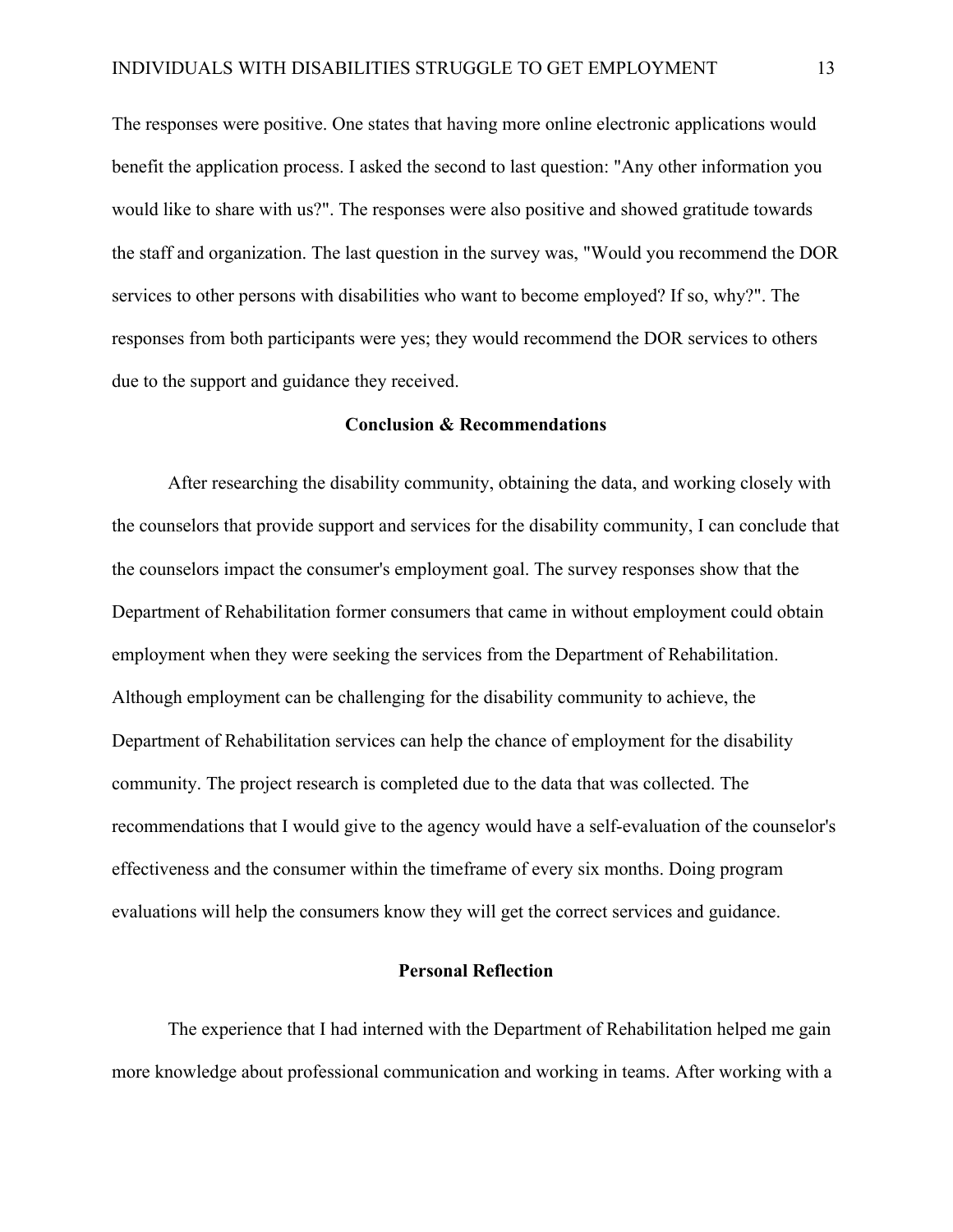counselor and mentor, I learned that a critical aspect of the social work field is that working in teams can help you have a smoother day. Working with the disability community is something that I advocate for because we all need additional support and guidance to meet our goals. Serving and supporting the disability community has an integral part of my heart and knowing that I once was guided through the Department of Rehabilitation services is meaningful. Being a former consumer of the Department of Rehabilitation and now helping other individuals in my situation brings me passion and motivation to continue advocating for the disability community. Understanding the Department of Rehabilitation system and interacting with the staff allowed me to see how much hard work and dedication everyone brings to the table. I am honored to have the opportunity to intern where I once was a former consumer.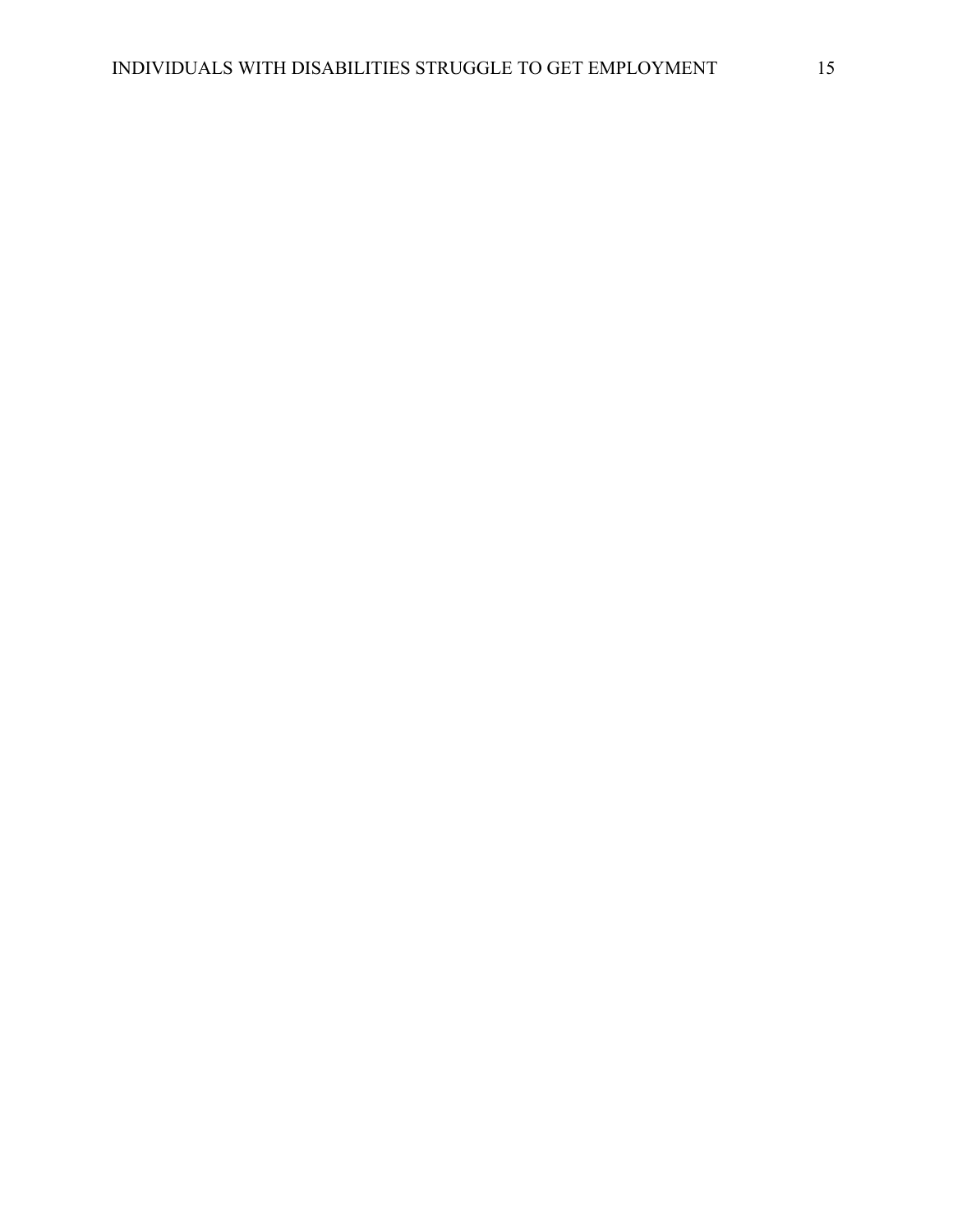#### **Reference**

- Bonaccio, S., Connelly, C. E., Gellatly, I. R., Jetha, A., & Martin Ginis, K. A. (2019, January 22). The participation of people with disabilities in the workplace across the employment cycle: employer concerns and research evidence. *Journal of Business and Psychology.*  35(2): 135-158. DOI: 10.1007/s10869-018-9602-5
- Centers for Disease Control and Prevention [CDC]. (2020, September 16). *Disability & health promotion: Disability barriers to inclusion.*

*https://www.cdc.gov/ncbddd/disabilityandhealth/disability-barriers.html*

Cole, A. (2020, April 24). *How-To Guide of the Month – Program Evaluation*. NASPA Student Affairs Administrators in Higher Education. https://www.naspa.org/blog/how-to-guideof-the-month-program-evaluation

Corada. (n.d.). *California Department of Rehabilitation (DOR)*. https://www.corada.com/links/california-department-of-rehabilitation-dor

- ADA National Network, & Harris, S. P. & Gould, R. (2019). Research brief: experience of discrimination and the ADA. [Press release]https://adata.org/research\_brief/experiencediscrimination-and-ada
- U.S. Bureau of Labor Statistics. (2021, February 24). *Economic news release: persons with a disability: labor force characteristics summary.* [Press release]. https://www.bls.gov/news.release/disabl.nr0.htm
- Bentley University, & Walsh, K. (2021, October 20). *Leveraging Employees with Disabilities*. Bentley University. https://www.bentley.edu/news/leveraging-disabilities-workplace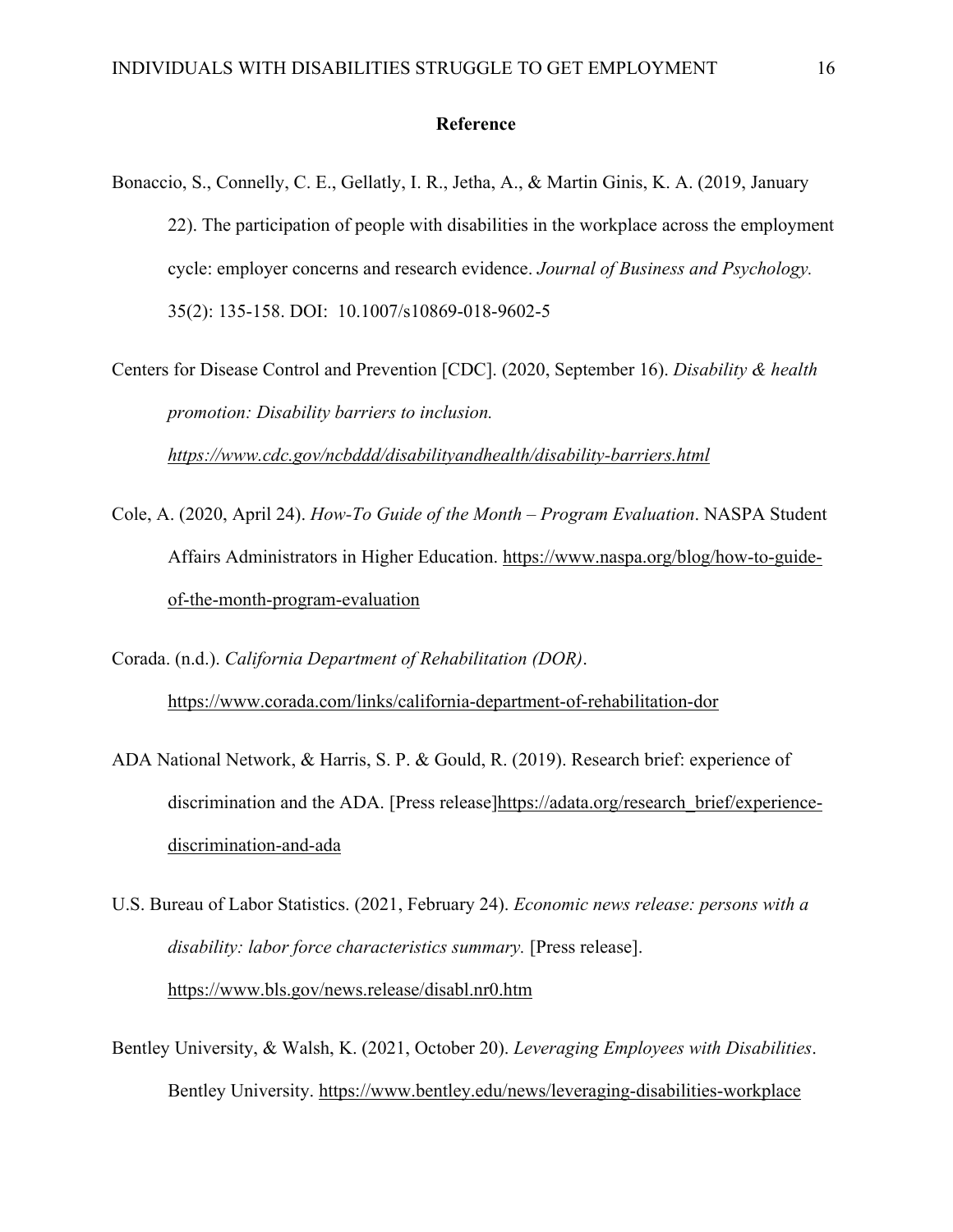World Health Organization. (2021, November 24). *Disability and health* [Press release].

https://www.who.int/news-room/fact-sheets/detail/disability-and-health

Workplace Fairness. (n.d.). *Disability discrimination.*

https://www.workplacefairness.org/disability-discrimination

Xavier, J. (2018-2020). *Comprehensive statewide assessment report: program years 2018-202.*  (Report No. 1) State of California Department of Rehabilitation. https://www.dor.ca.gov/Content/DorIncludes/documents/WhatWeDo/Updated\_2020- Comprehensive-Statewide-Assessment.pdf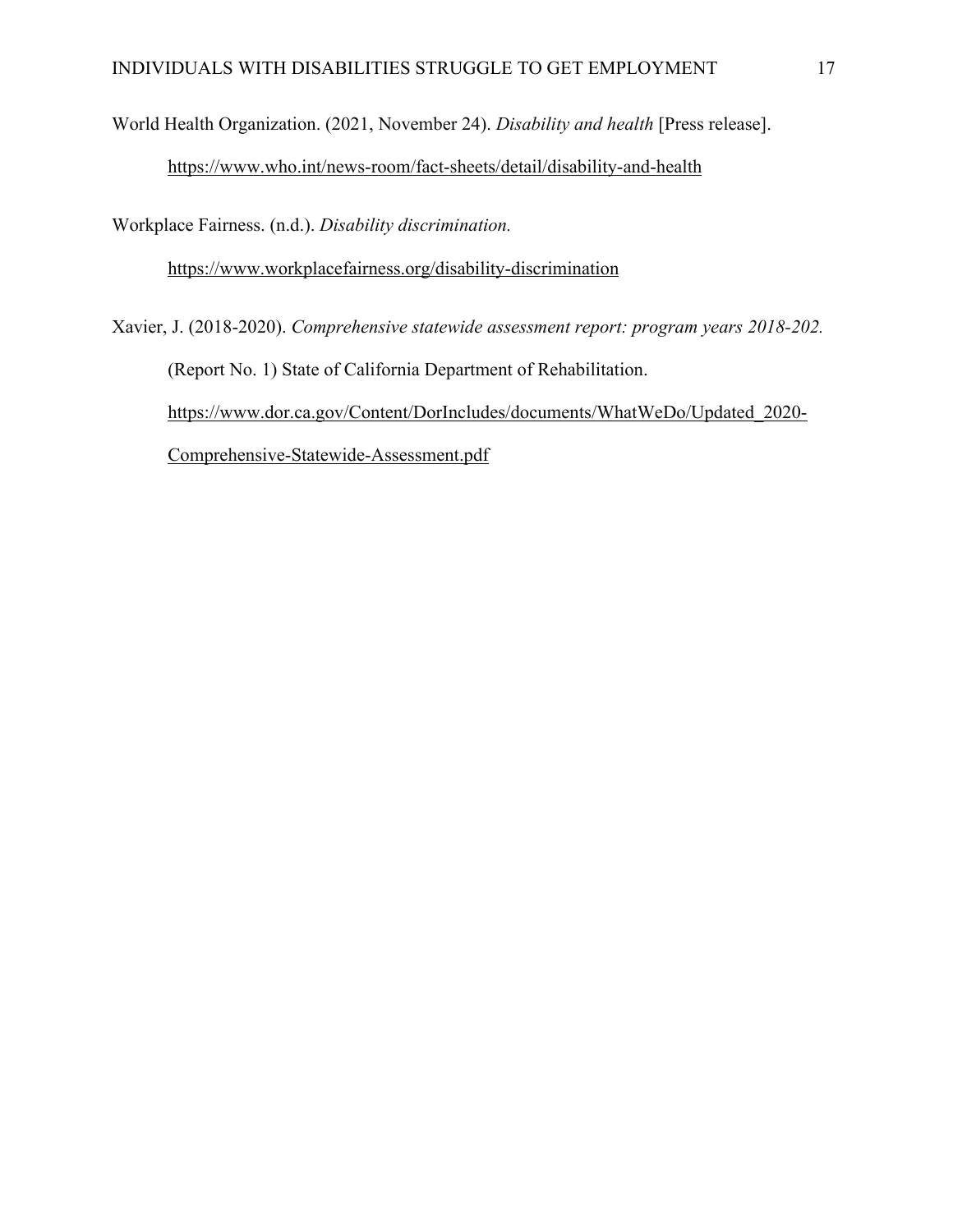## **Appendix A**

### **Scope of Work**

| <b>Program Evaluation:</b><br><b>Survey Questionnaire</b>                                                                                                              | <b>Natalia Cuna</b>        |                                              |                                                                     |                                    |
|------------------------------------------------------------------------------------------------------------------------------------------------------------------------|----------------------------|----------------------------------------------|---------------------------------------------------------------------|------------------------------------|
| <b>Task</b>                                                                                                                                                            | <b>Timeline</b>            | <b>Parties</b><br><b>Involved</b>            | <b>Materials/Service</b><br>s Needed                                | <b>Completed</b><br><b>Product</b> |
| Discuss capstone project with Jan. 24- Jan.<br>mentor                                                                                                                  | 28, 2022                   | Natalia & Mentor Computer                    |                                                                     | Jan. 25, 2022                      |
| Brainstorm and develop<br>questions for the survey                                                                                                                     | Feb. 21 - Feb.<br>28, 2022 | Natalia, Mentor,<br>& Service<br>coordinator | Paper and<br>computer                                               | Fed. 25, 2022                      |
| Review brainstorm survey<br>questions mentor                                                                                                                           | Feb. 28 - Mar.<br>4, 2022  | Natalia & Mentor computer                    | Paper and                                                           | Mar. 1, 2022                       |
| Finalize survey questions with Mar. 7 - Mar.<br>mentor                                                                                                                 | 11, 2022                   | Natalia & Mentor computer                    |                                                                     | Mar. 8, 2022                       |
| Create and finalize survey                                                                                                                                             | Mar. 14 - Mar.<br>18, 2022 | Natalia and<br>Mentor                        | computer and<br>printer                                             | Mar. 15, 2022                      |
| Communicated by email with<br>counselor and mentor<br>regarding survey's purpose<br>and support                                                                        | Mar. 21 - Mar.<br>25, 2022 | Natalia, Mentor,<br>& Counselor's            | computer and<br>email                                               | Mar. 22, 2022                      |
| Counselor's sent surveys to<br>former consumers from the<br><b>Vocational Rehabilitation</b><br>contract and to Pre-<br><b>Employment Student Service</b><br>contract. | Mar. 21 - Apr.<br>28, 2022 | Natalia, mentor,<br>& school                 | Paper survey<br>inside envelope,<br>computer, printer,<br>and email | Apr. 19, 2022                      |
| Collect and evaluate data                                                                                                                                              | Apr. 25 - Apr.<br>29, 2022 | Natalia & Mentor computer                    | paper and                                                           | Apr. 26, 2022                      |
| Complete report requirements   May 2, 2022                                                                                                                             |                            | Natalia & Mentor   computer                  |                                                                     | May 2, 2022                        |

**Department of Rehabilitation Gilroy Branch Office Program Evaluation Survey**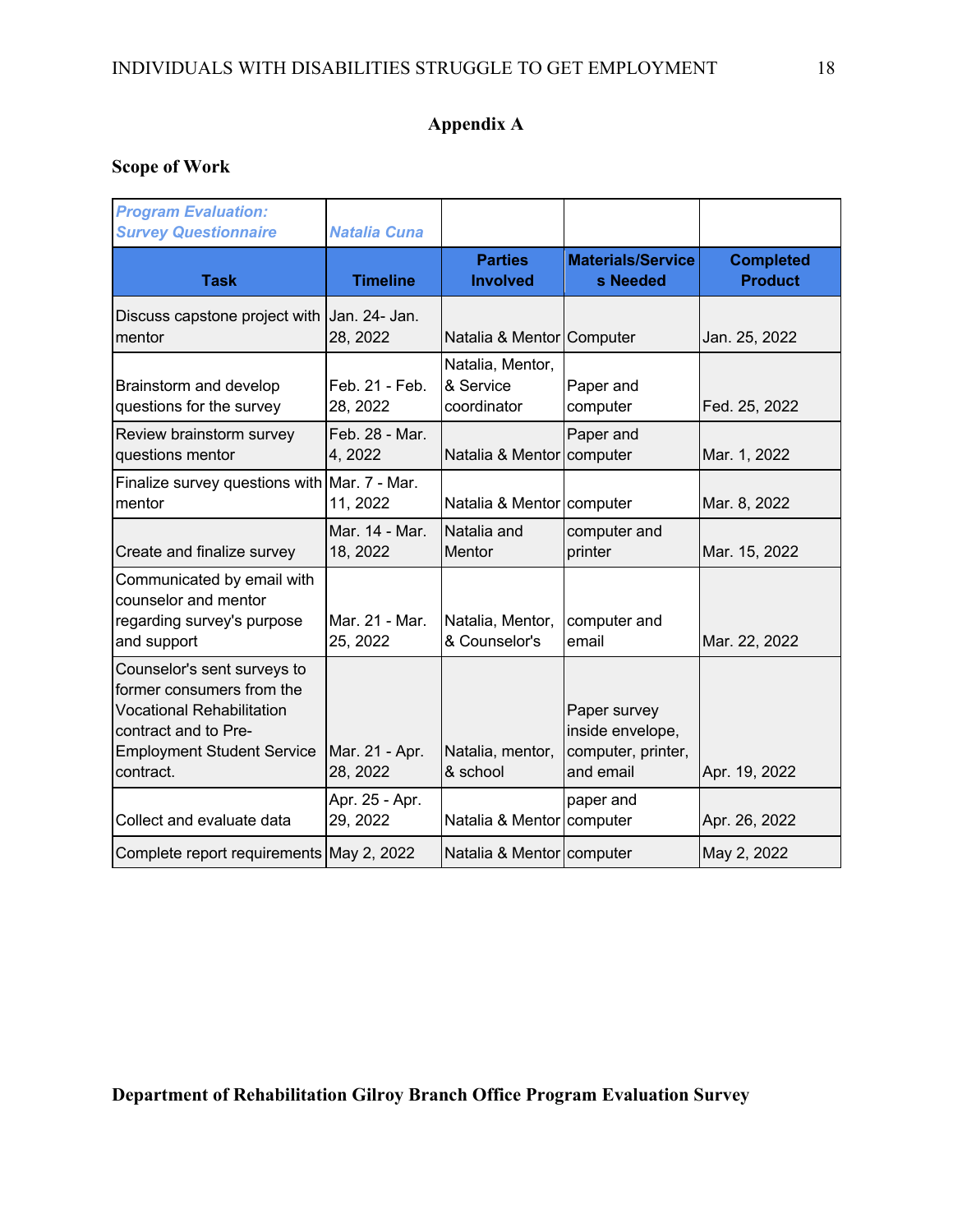#### **California Department of Rehabilitation Gilroy Branch Office** Program Evaluation

The Gilroy DOR office is always looking for feedback on how well it is doing in providing counseling support and services to individuals living with disabilities. One of the best ways to know how we are doing is to get your feedback on the services we have provided you in your efforts to reach your employment goal. The information collected will remain confidential. We look forward to receiving your feedback. In your own words, please answer the following questions and return in the enclosed envelope.

- 1. Your gender: Female Male Rather not say
- 2. What is your age? (check box)  $\Box$  16-25 years  $\square$  50-65 years  $\Box$  26-49 years  $\Box$  over 65 years
- 3. How did you hear about us? (check box)
	- $\Box$  Internet search  $\Box$  Referral □ Friend/ Family
	- $\Box$  Other
- 4. Please rate your level of satisfaction for the following: (circle one)

|                                                                              | Very Satisfied | Satisfied | ОK | Dissatisfied | Very Dissatisfied |  |
|------------------------------------------------------------------------------|----------------|-----------|----|--------------|-------------------|--|
| a. Counselor support                                                         | 1              | 2         | 3  | 4            | 5                 |  |
| b. Effectiveness of your counselor 1                                         |                | 2         | 3  | 4            | 5                 |  |
| c. Counselor/DOR team<br>responded promptly to my<br>questions and requests. | 1              | 2         | 3  | 4            | 5                 |  |
| d. Counselor/DOR team helpfulness 1                                          |                | 2         | 3  | 4            | 5                 |  |
| e. Overall experience                                                        | 1              | 2         | 3  | 4            | 5                 |  |
| f. DOR services provided                                                     | 1              | 2         | 3  | 4            | 5                 |  |
| Comments:                                                                    |                |           |    |              |                   |  |